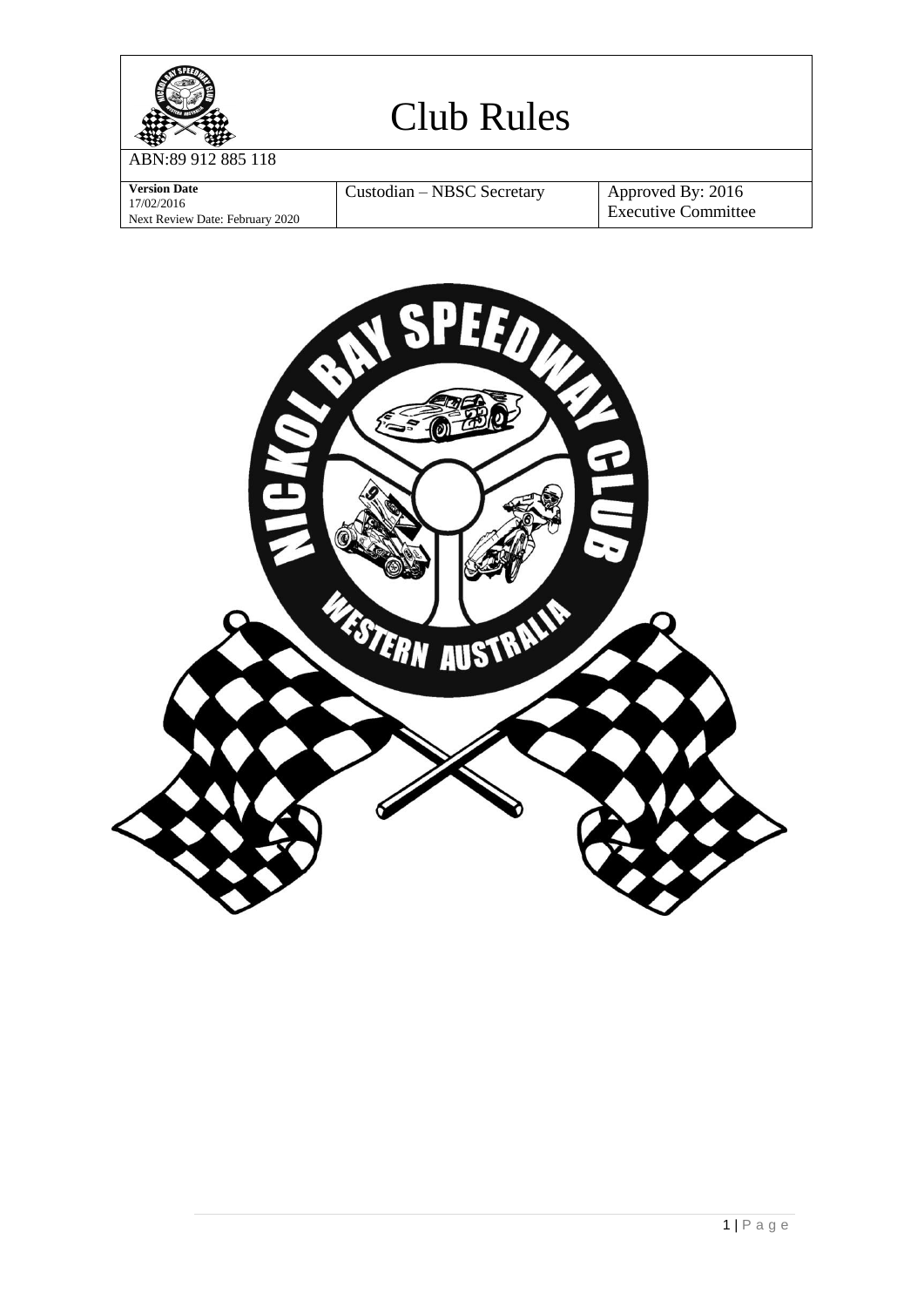

**Version Date**

# Club Rules

ABN:89 912 885 118

| Custodian – NBSC Secretary | Approved By: 2016 |
|----------------------------|-------------------|

17/02/2016 Next Review Date: February 2020 Executive Committee

## **1. Club Officials**

## **Scrutineers**

- a) Must be a qualified Scrutineer and approved.
- b) To daylight scrutineer cars requiring registration and complete all required paperwork, prior to approving log book issue.
- c) On Race Day, scrutineers are to be at the track at least 2 hours prior to the close of scrutineering or at a time set by the committee
- d) To notify the Pit Marshall and Chief Steward if a car or driver is unfit for competition
- e) To carry out duties as requested by the executive committee
- f) To notify the Chief Steward of any continuous faults found.

## **Starter/Clerk of Course**

- a) To ensure that the chief steward directives are carried out
- b) To officially start and end races requested by the chief steward
- c) To display flags/lights and signals as required by the chief steward

## **Track Manager**

- a) To make sure all equipment and assets are secured at the end of race meetings and working bees
- b) To notify the executive committee of any losses, damage and/or breakdowns
- c) To keep record of all fuels used at the track
- d) To ensure fire extinguishers are filled and that all safety equipment is in place on the race day
- e) To check the track prior to race meeting, making sure that all signal lights and communication systems are in working order

#### **Pit Marshall**

- a) To be in attendance from the advertised time that the gates open
- b) To be responsible for the smooth running of the pits and to carry out the directions of the chief steward and executive committee
- c) To make sure all paperwork for appeals, protests, and accident reports are available and carry out a duplicate point score if required. Documentation is stored in the Licencing hut.
- d) To ensure all grid draws are carried out and driver's names and car numbers are notified to the commentator and lap scorers
- e) To make sure all cars are lined up in position in the dummy grid
- f) MUST ensure that all drivers harnesses, safety apparel and window nets (where required) are checked prior to entering the track
- g) To carry out duties as requested by the chief steward
- h) To ensure all drivers, crew and volunteers are insured
- In the event of an accident, to note if caused by a mechanical defect and to fill in incident book and appropriate forms prior to leaving the circuit

#### **Nominations Officer**

- a) To be in attendance from the advertised time that the gates open
- b) To accept nominations
- c) Notify Lap Scorer and Pit Marshall of anyone who has not paid nominations, therefore will run ROF
- d) No cash is to be accepted for Nominations.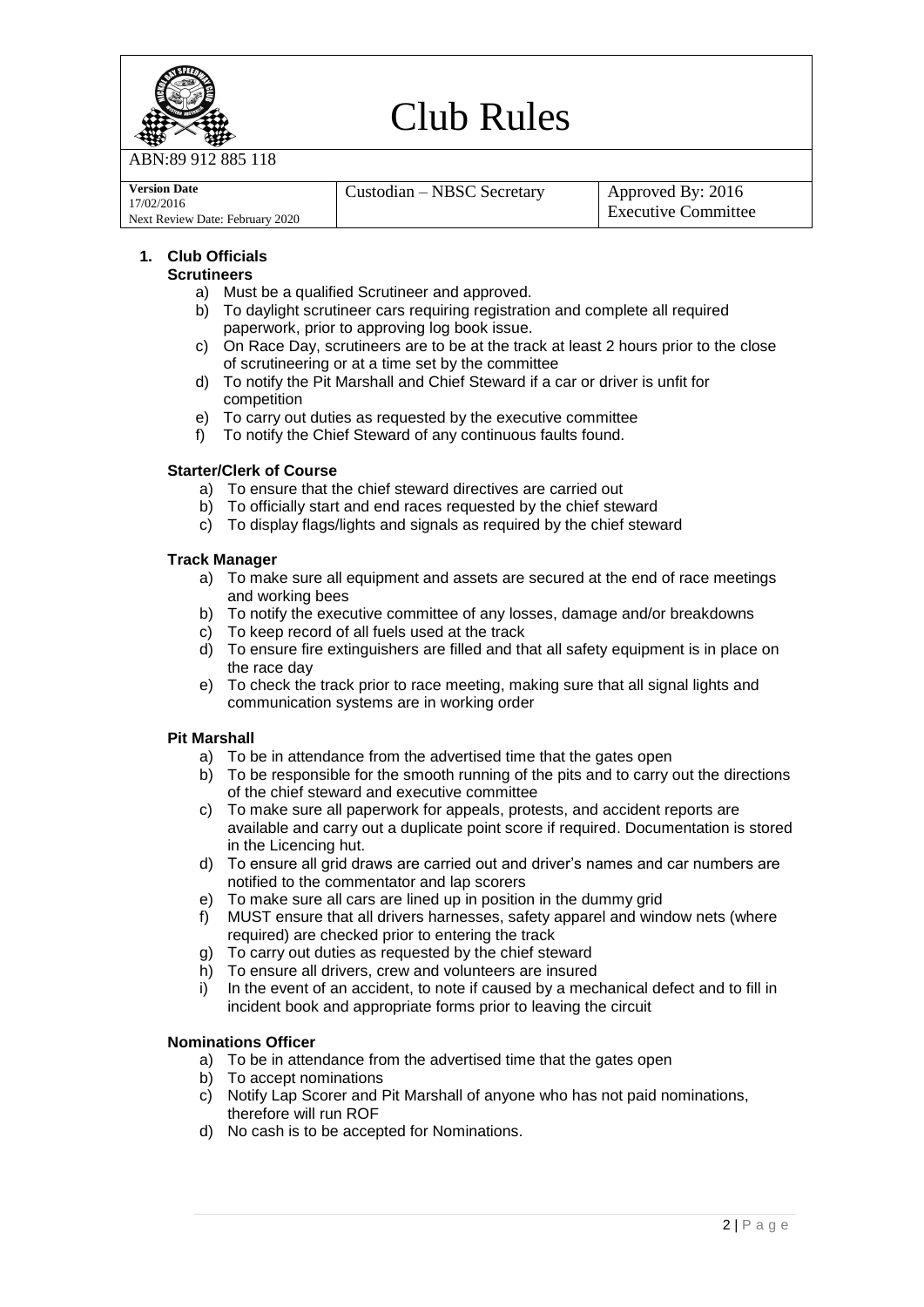

912 885 118

| <b>Version Date</b>             | Custodian – NBSC Secretary | Approved By: 2016   |
|---------------------------------|----------------------------|---------------------|
| 17/02/2016                      |                            |                     |
| Next Review Date: February 2020 |                            | Executive Committee |

## **Licencing Officer**

- a) To be in attendance from the advertised time that the gates open
- b) To check all licenses and log books
- c) To ensure all drivers, crew and volunteers are insured and issue insurances if required
- d) No cash is to be accepted for insurances.

#### **Bar Manager**

- a) To ensure that the bar is ready before the start of each race meets. This includes purchase of stock and rotation of stock
- b) Ensure all volunteers working in the bar have their RSA ticket on them
- c) Ensure that the bar is licenced for the race event. The licence must be displayed at the bar for the event.
- d) Supervise the running of the bar throughout the event.
- e) To ensure the bar is cleaned at the end of each race event, including but not limited to:
	- i. Sweeping and mopping of the bar floors
	- ii. Removal of all rubbish
	- iii. Clean down all benches
	- iv. Restock fridges
- f) Stock take of all items. Identify any stock that needs to be purchased for future meets
- g) During the event, ensure that any excess money in the bar is given to Treasurer or approved official to avoid large amounts of money in the bar. At the end of the event, all money is to be given to the Treasurer or approved official.

#### **Lap Scorer**

- a) Lap score all races using My Laps program
- b) Ensure that the my laps race meet link is advertised on Facebook for spectators and competitors to keep up to date
- c) Keep an ongoing spreadsheet for the season with race results and give a copy to the Executive Committee no later than seven (7) days after the race meet.

#### **Chief Steward**

- a) To nominate a disputes committee prior to each event and make sure that the Pit Marshall is notified of their names
- b) After decision from disputes committee, all offenders are to be noted on the race sheet. A verbal/written report is to be given to the executive committee after each race meeting
- c) To conduct the race meetings by the WASCF/ASCF/SCCA Racing Rules and to carry out all directives of the executive committee as requested
- d) To be responsible for all activities within the confines of the actual racing circuit and to clear log books directly after each meeting ends
- e) To be in attendance from the start of scrutineering or at a time nominated by the executive committee
- f) To call an official briefing to drivers meeting to advise and instruct all officials as to the duties on the track
- g) To inform all drivers of the pertinent rules of racing and ENFORCE the same
- h) To declare provisional placings after each feature event, with presentations for provisional place getters taking place immediately after the event unless advised otherwise by the executive committee
- i) To work in conjunction with the safety office ensuring that first aiders, fire crew and tow trucks are in appropriate areas and advising drivers as to their whereabouts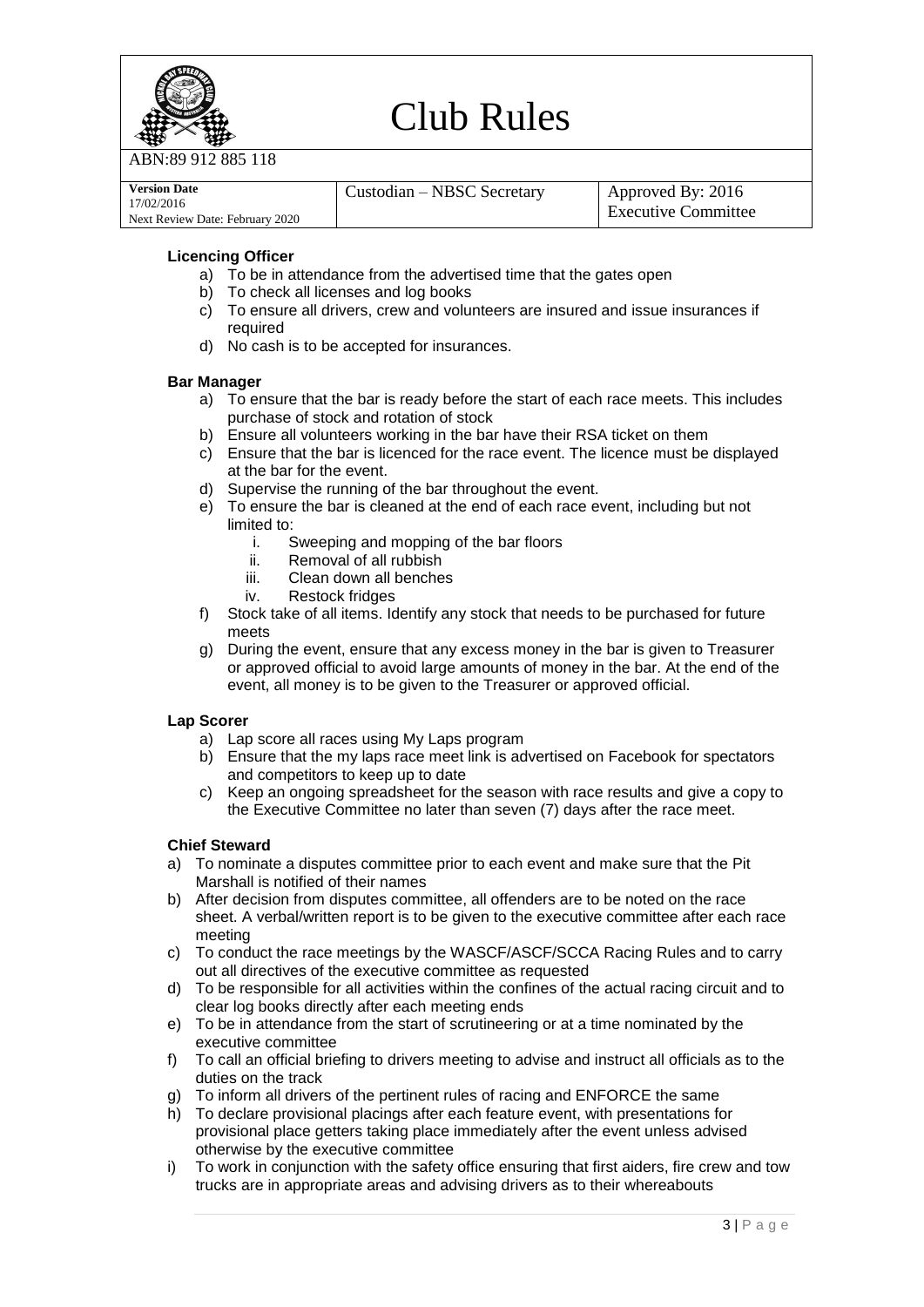

ABN:89 912 885 118

| <b>Version Date</b>             | Custodian – NBSC Secretary | Approved By: $2016$ |
|---------------------------------|----------------------------|---------------------|
| 17/02/2016                      |                            |                     |
| Next Review Date: February 2020 |                            | Executive Committee |

## **2. Order of business at Annual General Meetings**

- 1) Minutes of the last AGM and any extraordinary meetings to be present
- 2) Receipt and discussion of annual reports and presidents report
- 3) Election of officers and committee
- 4) Business of which notice has been given
- 5) General Business

## **3. Private Practice Sessions**

Track gates are to be kept Closed and Locked after each race meeting. To gain access to the track between race meetings for practice or other reasons permission must be sought from the president and track manager. Any person or persons wishing to hold private practice at the track must obey the rules set out below:

- a) You must have a person with a current senior first aid certificate
- b) The track must be watered before use, subject to Track Managers discretion
- c) If you wish to run at night and turn the lights on a fee of \$50 is required per hour
- d) Supply of fuel for water truck is driver's responsibility

## **4. Offences out of Competition**

Any person found guilty of offence not arising out of competition will be dealt with by the committee

## **5. Liability**

- **a)** No member may enter into an arrangement incurring liability of the NBSC without first having the item put to the executive committee for approval. If approved item to be taken to vote at a general meeting
- b) No person/s may enter the track during the racing or during a stoppage without the permission of the chief steward

#### **6. Treasurer's Report**

At all executive committee and general meetings the treasurer's report must be read directly off the current report and not from bank statements

## **7. NBSC Race Numbers**

The numbers 2 to 99 are to be available for member's cars keeping in mind that there is to be no duplication of numbers within the club. Numbers 10, 20, 30, 40, 50, 60, 70, 80. 90 are not to be used

## **8. Scrutineering of Race Cars**

- a) All race cars are to be in the pits for scrutineering at least one hour prior to race time.
- b) All race cars must be scrutineered before they enter the racetrack
- c) All logbooks to be filled in correctly before commencement of racing

#### **9. New Drivers/ Race Cars**

New drivers and new cars are to start rear of field until cleared by the chief steward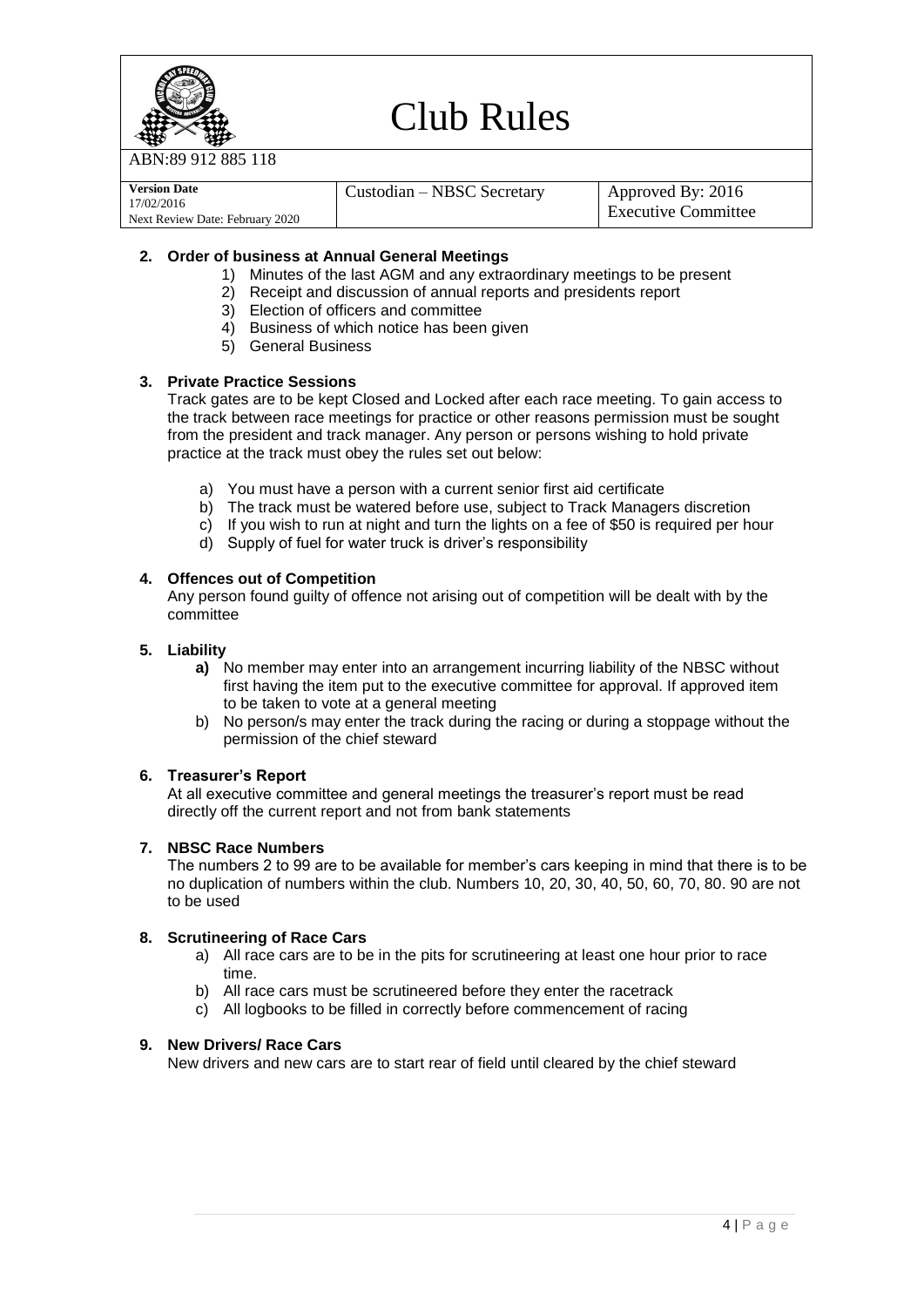

912 885 118

| <b>Version Date</b>             | Custodian – NBSC Secretary | Approved By: 2016          |
|---------------------------------|----------------------------|----------------------------|
| 17/02/2016                      |                            |                            |
| Next Review Date: February 2020 |                            | <b>Executive Committee</b> |

## **10. Personal Conduct**

Any person who abuses an official of the NBSC or holds up racing by being a nuisance, will be dealt with by the disputes committee and may incur an immediate fine and/or suspension, fines beginning at \$300 to \$1000. All fines and/or suspensions must be paid or completed before you can enter the boundaries of the speedway, and all local clubs must be informed of the suspension.

## **11. Workers Compensation**

No driver or rider will compete whilst on workers' compensation

## **12. Insurance**

No uninsured persons in the pit area

#### **13. Nominations**

The executive committee of NBSC, reserve the right to accept or reject any driver's nomination

## **14. Drivers Responsibilities**

- a) All drivers and riders are held responsible for their pit crew's actions and may incur fines and loss of points for the meeting for conduct deemed unbecoming from pit crew members.
- b) If a driver change is not notified to the Pit Marshall then that car and driver may lose all points gained that race
- c) Any race car not represented at busy bees and/or club meetings to the satisfaction of the executive committee, may be excluded from the race draw
- d) All drivers/riders must wear full fireproof attire according to their relevant association rules
- e) All drivers/riders must have a current racing rulebook and to have read it prior to competing as ignorance is no excuse
- f) All drivers must be financial members of the Nickol Bay Speedway club to receive club points.

#### **15. ROF**

In exceptional circumstances the chief steward has the option of adding two or more cars ROF (rear of field) in an event and his decision is FINAL

#### **16. Cancellation of an Event**

Committee to make all race day cancellations

#### **17. Tow Money**

Tow money only applies to competitors from outside the City of Karratha

## **18. Club Vehicles**

No one under the age of 17 years or any person without an adequate licence, or anyone without prior permission of the executive committee is to drive any club vehicle E.g.: Water Truck, Grader, and Push Ute

## **19. Junior Drivers**

To be eligible as a junior driver you must be 10 years of age at the commencement of racing and will cease to be a junior once turning 17 years regardless of whether this falls halfway through the season.

Exceptions to this rule can be made at the discretion of the Executive Committee